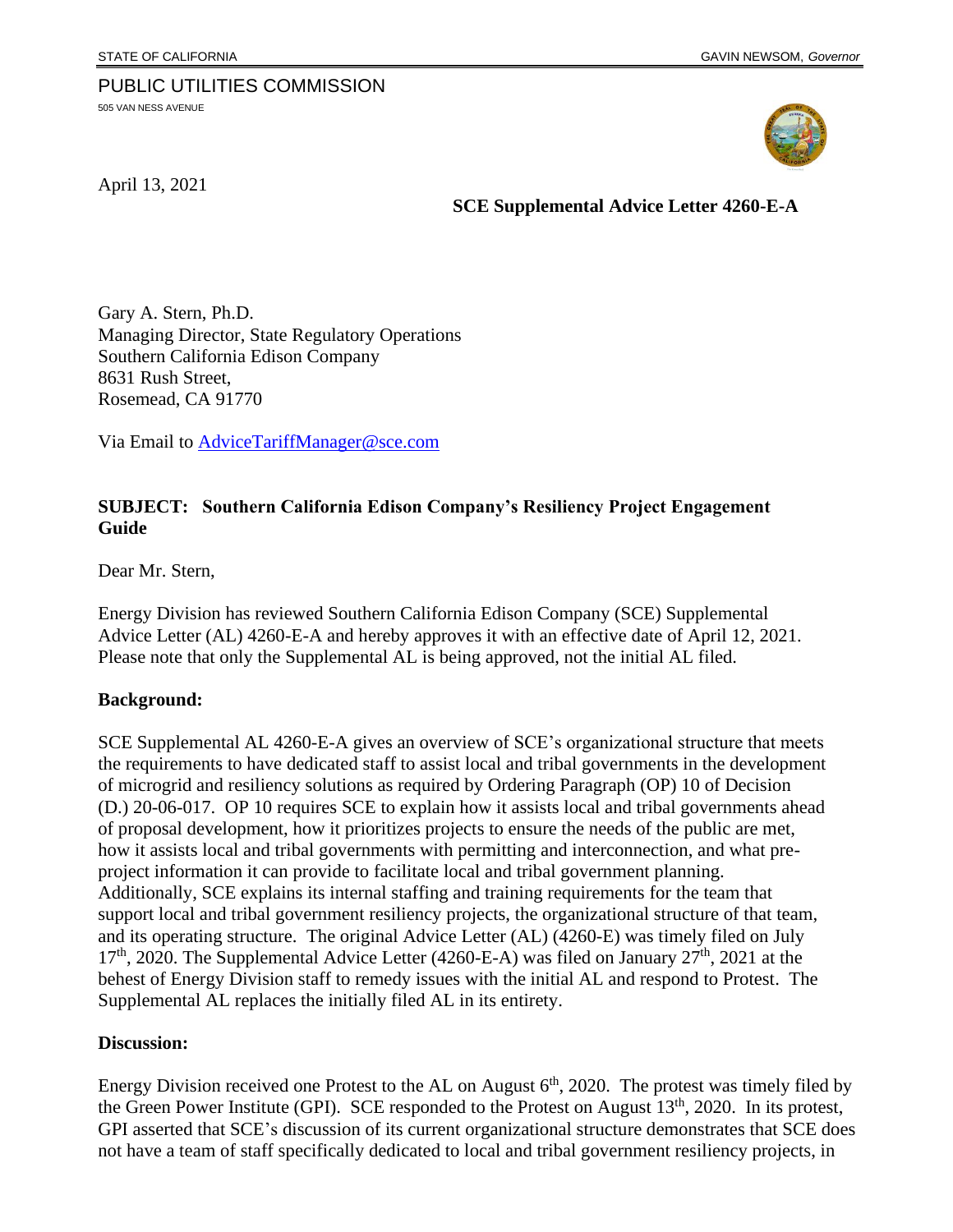Julian Enis 4/13/2021 Page 2

violation of the Commission's Decision.<sup>1</sup> GPI explains that SCE's current organizational structure merely offers local and tribal governments access to the same business development staff available to all other parties, which does not achieve the benefits of having a dedicated team of staff to aid local and tribal governments in the complexities of microgrid development.<sup>2</sup> GPI proposed that SCE should, at the least, be required to provide some dedicated staff to this function so that they can be more attuned to the issues arising in this sector, and build expertise, as explained in the Decision. $3$ 

The Protest of GPI is rejected because the addition of separate dedicated staff to this function would be duplicative of already existing resources. D.20-06-017 OP 10 explicitly allows SCE to explain how current organizational structures comply with the requirements laid out therein. Energy Division agrees that SCE's currently assigned representatives are already well-positioned to fulfill the requirements of D.20-06-017 OP 10 because they have the relevant expertise, training, and responsibility to assist local and tribal governments in their project planning.<sup>4</sup> Additionally, SCE plans to assess best practices related to local and tribal government engagement as well as seek feedback from the local and tribal governments to ensure resiliency needs are being met.<sup>5</sup> Finally, SCE plans to use the semi-annual meetings required by OP 7 of D.20-06-017 to educate local and tribal governments about available resources that can assist with project planning and information.<sup>6</sup>

Energy Division received one Response to the AL on August  $6<sup>th</sup>$ , 2020. The response was timely filed by the County of Los Angeles. SCE responded to the Response on August 13<sup>th</sup>, 2020. The County of Los Angeles Response requested that SCE consider providing supplemental training opportunities to local governments to make more informed decisions about where to focus resiliency planning efforts.<sup>7</sup> The County of Los Angeles also requested that SCE and CPUC consider making both technical assistance and financial assistance services or programs available to local and tribal governments identified to be within priority areas and in need of resiliency support to support early enablement of complex solutions.<sup>8</sup> Finally, the County of Los Angeles requests that SCE strengthen and expand its partnerships with local community-based organizations to serve underserved communities by tapping into recognized and trusted sources.<sup>9</sup>

SCE stated that because these requests were submitted in the form of a Response, they are out of scope for these ALs.<sup>10</sup> This is technically correct per General Order (GO) 96-B and SCE does not need to take any specific action relating to this Response in this AL filing. Energy Division notes, however, that this Decision aims to ensure that the utilities are responsive to local government concerns, like the ones raised by the County of Los Angeles, and are providing forums through which these concerns can be raised and addressed. Energy Division encourages the County of Los Angeles to attend and participate in the semi-annual workshops as required by

<sup>&</sup>lt;sup>1</sup> GPI Protest at 2

<sup>2</sup> GPI Protest at 3

<sup>3</sup> Id.

<sup>4</sup> SCE Response to GPI Protest at 2

<sup>5</sup> SCE Supplemental AL 4260-E-A at 4

<sup>6</sup> SCE Supplemental AL 4260-E-A at 3 and 4

<sup>7</sup> Response of the County of Los Angeles at 2

<sup>8</sup> Id.

<sup>9</sup> Response of the County of Los Angeles at 3

<sup>&</sup>lt;sup>10</sup> SCE Response to County of Los Angeles Response at 2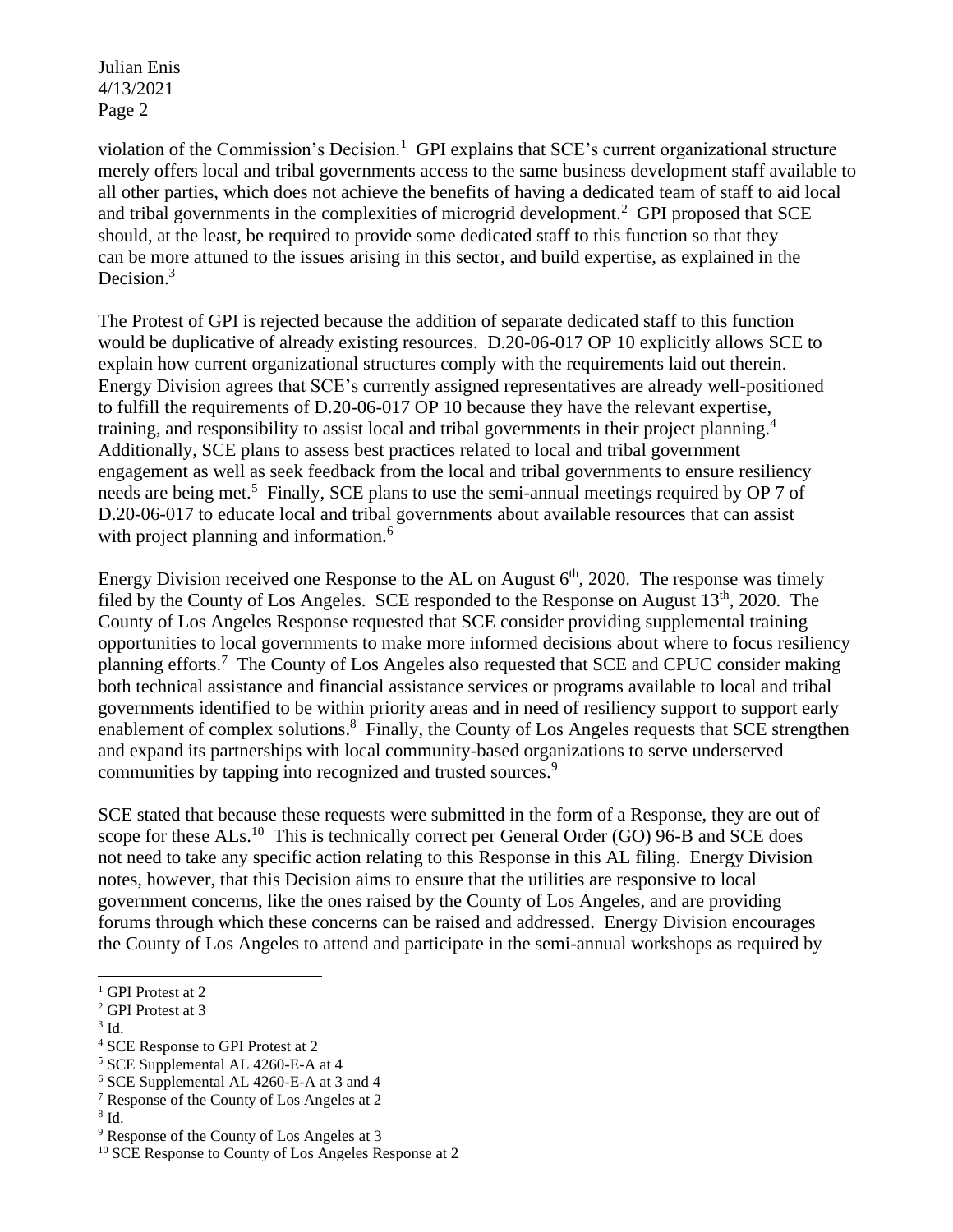Julian Enis 4/13/2021 Page 3

OP 7 of D.20-06-017 to help with resiliency planning needs and to provide feedback and support to SCE in expanding partnerships with local community-based organizations to serve underserved communities. Energy Division would also like to draw attention to  $D.21$ -01-018,<sup>11</sup> issued as a further part of Rulemaking (R.) 19-09-009, which adopts a Microgrid Incentive Program specifically designed to provide financial and technical support to communities seeking to build resiliency solutions. D.21-01-018 requires the utilities (including SCE) to submit a plan to consult stakeholders on program design elements subject to approval by Energy Division. Energy Division encourages the County of Los Angeles to participate in these processes to address concerns raised in their Response.

Energy Division uncovered one untimely Protest to the Supplemental AL that was submitted on February 16<sup>th</sup>, 2021. The Protest was filed by the Local Government Sustainable Energy Coalition (LGSEC) with CPUC's Communications Division, though Energy Division had not reopened the Protest period on the Supplemental AL. SCE responded to the Protest on February 23<sup>rd</sup>, 2021. In its protest, LGSEC contends that SCE's current organizational structures do not meet the requirements laid out in OP 10 of D.20-06-017 based on local governments' actual experience, as shown by a survey of LGSEC members. LGSEC requested that SCE should collaborate with local governments to develop plans and strategies to achieve state and local resiliency and climate-related goals, as well as proactively meet with local governments and launching a committee or working group.<sup>12</sup> Energy Division notes (and SCE also points out in their Response to Protest)<sup>13</sup> that LGSEC provides no information about their survey questions, methods, or responses. Regardless of timeliness of filing, this Protest would have no material effect on the disposition of this AL because SCE already plans to assess best practices related to local and tribal government engagement, seek feedback from the local and tribal governments to ensure resiliency needs are being met, and use the semi-annual workshops as required by OP 7 of D.20-06-017 to help with resiliency planning needs and to provide a forum for stakeholders to give feedback and support.<sup>14</sup>

The Protest of LGSEC is untimely per GO 96-B and is hereby rejected on technical grounds. General Rule 7.4.1 of GO 96-B states that Protests must be filed with the reviewing industry division (in this case Energy Division); the Protest was instead filed with Communications Division. Additionally, Energy Division did not specifically reopen the protest period per General Rule 7.5.1 of GO 96-B, and thus is not obligated to consider this protest. For these reasons, this protest is rejected per General Rule 7.6.1 of GO 96-B. Nonetheless, Energy Division encourages LGSEC to participate in the same processes recommended to the County of Los Angeles above to address concerns that were enumerated in the text of their Protest. Energy Division also strongly encourages SCE to review LGSEC's comments in detail.

 $11$  [D.21-01-018](https://docs.cpuc.ca.gov/PublishedDocs/Published/G000/M361/K442/361442167.PDF)

<sup>12</sup> LGSEC Protest at 1

<sup>&</sup>lt;sup>13</sup> SCE Response to LGSEC Protest at 2

<sup>&</sup>lt;sup>14</sup> SCE Supplemental AL 4260-E-A at 3 and 4